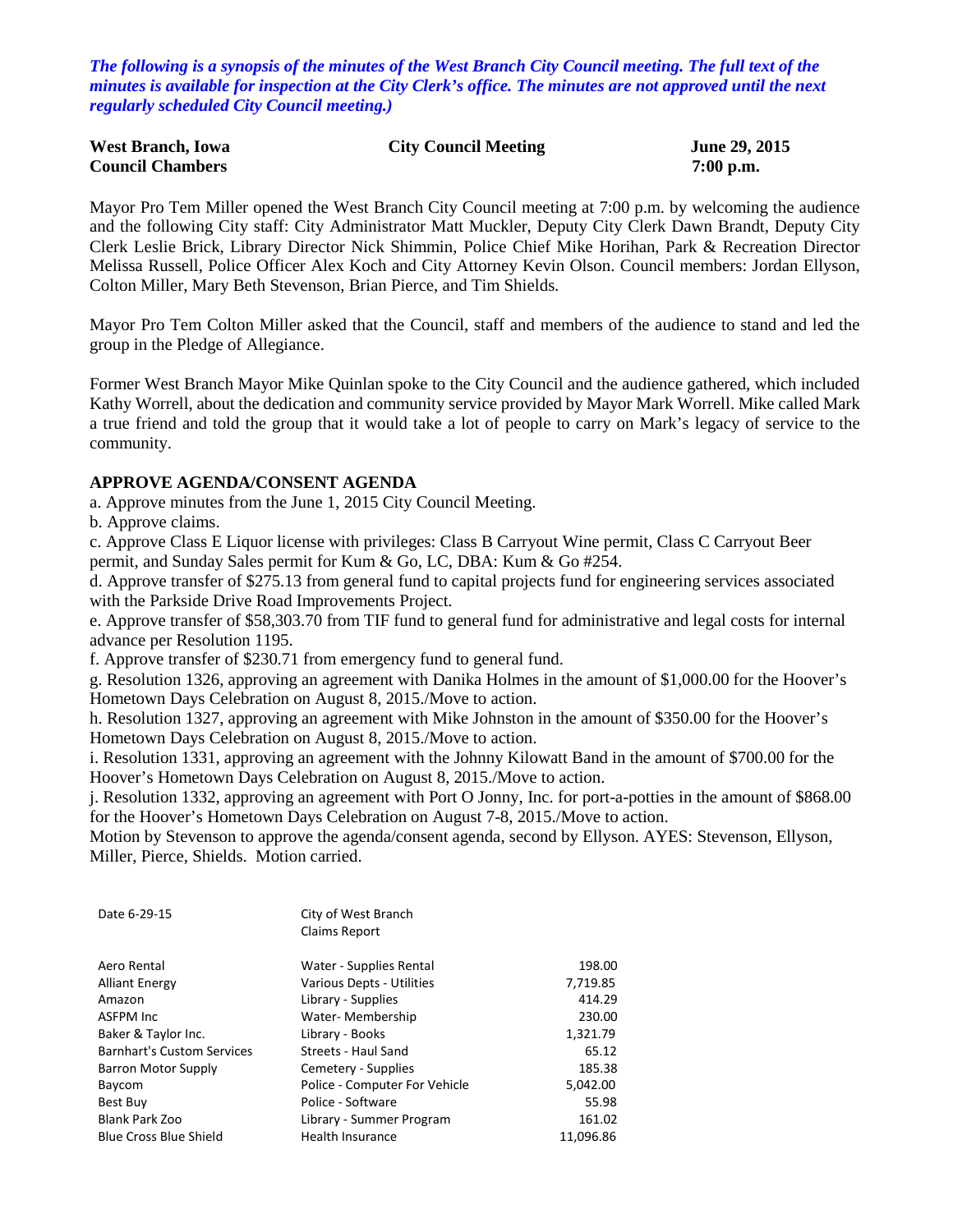| <b>BP Amoco</b>                               | Fire/Water - Fuel                  | 91.65     |
|-----------------------------------------------|------------------------------------|-----------|
| Brandt, Dawn                                  | Adm/M&C- Reimb For Conf Exp        | 688.10    |
| Brick, Leslie                                 | <b>Admin - Reimb For Batteries</b> | 33.85     |
| <b>Brindlee Mountain Fire App</b>             | Fire - Broker Fee For Trk Sale     | 6,500.00  |
| Brown's West Branch                           | Police - Service 08 Dodge Ram      | 797.48    |
| <b>Business Radio Sales</b>                   | Police - Radios & Chargers         | 8,736.12  |
| Calkins, Rebecca                              | Water - Utility Deposit Refund     | 76.72     |
| CDW Government Inc.                           | Cable - Monitor                    | 350.07    |
| <b>Cedar County Cooperative</b>               | Water - Supplies                   | 130.00    |
| Cedar County Recorder                         | Legal - Recorded Documents         | 76.00     |
| Cedar Rapids Photo Copy                       | Library - Service                  | 57.26     |
| Chauncey Butler Post 514                      | Cemetery/TH/Fire - Flags           | 77.00     |
| <b>Chris Jones Trucking</b>                   | <b>Streets - Hauled Roadstone</b>  | 510.29    |
| <b>Community State Bank</b>                   | Debt Serv- Principal Loan Pmt      | 29,360.00 |
| <b>Compass Minerals</b>                       | Streets - Salt                     | 2,725.02  |
| Computer Projects Of II                       | Police - Open Fox Mess License     | 343.20    |
| Copyworks                                     | Park&Rec - Printing                | 243.75    |
| Corso, Amber                                  | Park&Rec - Youth Umpire            | 225.00    |
| Costco Wholesale                              | Library/P&R - Supplies             | 191.04    |
| Croell Redi-Mix                               | Water - Concrete Main              | 182.00    |
|                                               |                                    |           |
| Culligan Water<br>Dearborn National Insurance | Fire - Water Cond Rental           | 33.95     |
|                                               | Life Insurance                     | 60.10     |
| Debra Fiderlein                               | Park&Rec - Session 3 Spring        | 107.41    |
| Demco                                         | Library - Supplies                 | 131.25    |
| Deweys Jack & Jill                            | Water - Supplies                   | 29.95     |
| Digital Ally                                  | Police - Camera                    | 4,325.00  |
| Dorsey & Whitney                              | Legal Services Thru 5-31-15        | 2,221.62  |
| <b>Ebsco Industries</b>                       | Library - Subscription             | 30.00     |
| Ed.M.Feld Equipment                           | Fire - Class A Foam                | 280.00    |
| <b>EFTPS</b>                                  | Federal Withholdings               | 13,728.94 |
| <b>ETS Corporation</b>                        | Water/Sewer - Credit Card Fees     | 53.58     |
| <b>F&amp;B Communications</b>                 | Admin - Email & Website Hosting    | 29.95     |
| Fenner, Coleman                               | Park&Rec - Youth Umpire            | 600.00    |
| Fryauf, Emma                                  | Park&Rec - Youth Umpire            | 25.00     |
| <b>General Pest Control</b>                   | Library - Service                  | 70.00     |
| Global Software                               | Police - Tac 10 Annual Maint       | 924.00    |
| Gongora, Jose                                 | Fire - Reimb For Training Mileage  | 640.80    |
| Harry's Custom Trophies                       | Park&Rec - Medals                  | 360.00    |
| Hawkins Inc                                   | Water - Chemicals                  | 1,418.99  |
| Herb N Lou's                                  | Park&Rec - Gift Cert               | 30.00     |
| Huston, Jackie                                | <b>Admin - Utility Training</b>    | 200.00    |
| Hy-Vee                                        | Park&Rec - Concession Stand        | 376.49    |
| Iheartmedia                                   | Admin - Advertising                | 334.00    |
| <b>Image Trend</b>                            | Fire - Rescue Annual Fee           | 600.00    |
| Iowa Assn. Mun. Utilities                     | Water - Eiasso June - Aug          | 534.27    |
| Iowa City Landscaping                         | Streets - Replacement Bush         | 229.00    |
| Iowa Codification                             | Legal - Ordinance Supplement       | 2,400.00  |
| Iowa DNR                                      | Water - Operator Cert Renewal      | 480.00    |
| Iowa Department Of Revenue                    | Payroll Expense                    | 403.56    |
| Iowa Law Enforcement Academy                  | Police - Defense Inst School       | 400.00    |
| Iowa League Of Cities                         | Admin - Iacma Conf & IMPI training | 911.00    |
| Iowa One Call                                 | Water/Sewer - Service              | 52.20     |
| Iowa State University                         | Fire - Training Cert               | 50.00     |
| <b>IPERS</b>                                  | <b>IPERS</b>                       | 8,869.02  |
| Jodi Yeggy                                    | Park&Rec - Session 3 Spring        | 128.89    |
| Joey Dean Wenndt                              | Fire - June Fire Training          | 150.00    |
| John Deere Financial                          | Sewer/water - Supplies             | 232.40    |
| Johnson County Refuse                         | Recycling - May                    | 4,349.00  |
| Jones Janitor Supplies                        | Fire - Supplies                    | 150.00    |
| Kevin Olson                                   | Legal Services June 2015           | 1,500.00  |
| Kingdom Graphics                              | Library/P&R - Service              | 214.50    |
| L. L. Pelling Co.                             | Streets - Sealcoat                 | 68,861.25 |
| Lewis, Devin & Breanna                        | Refund Building Permit Fee         | 83.25     |
| <b>Liberty Communications</b>                 | Various Depts - Phone Service      | 1,196.28  |
|                                               |                                    |           |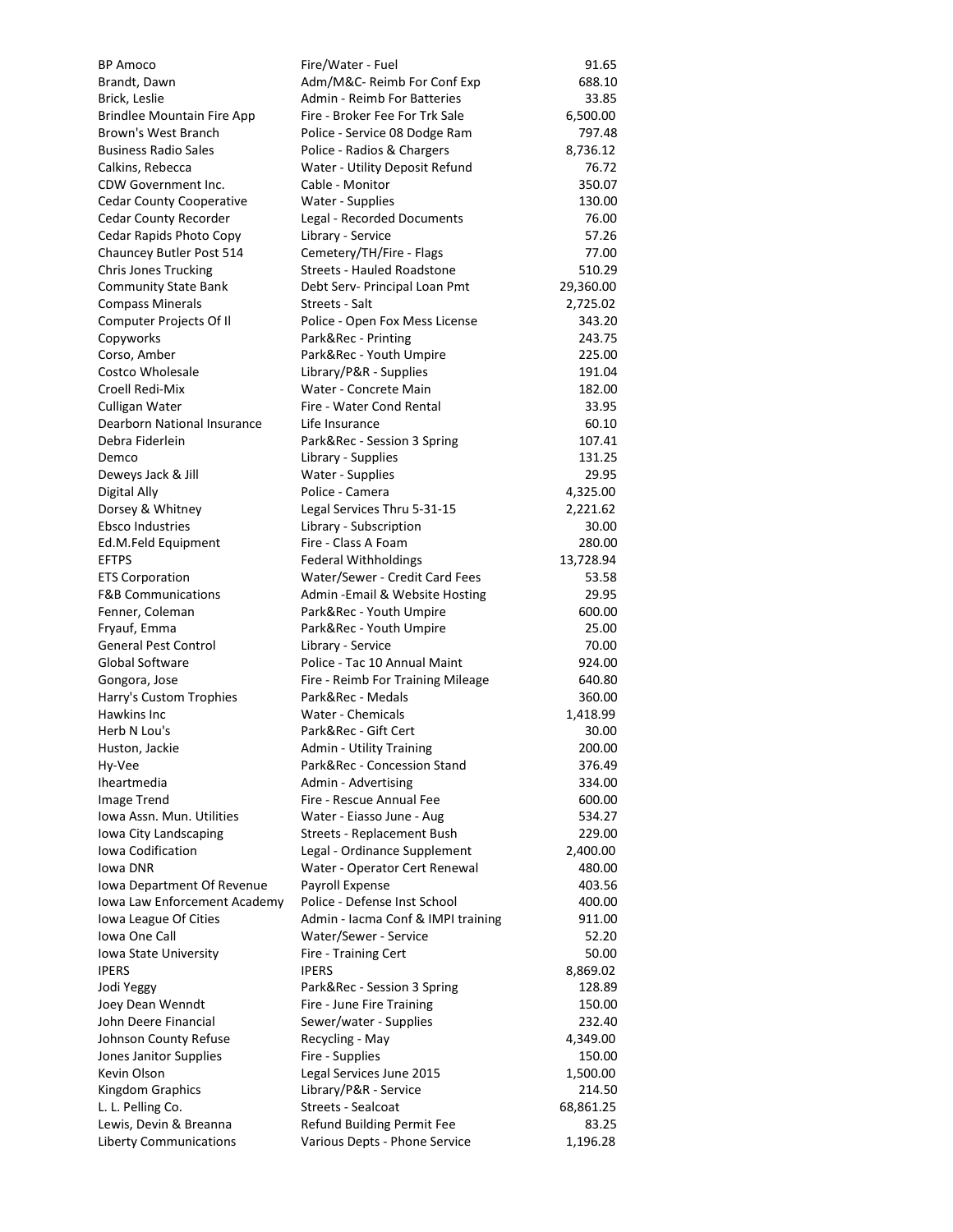| Linn County R.E.C.                | <b>Streets - Utilities</b>            | 138.00     |
|-----------------------------------|---------------------------------------|------------|
| Luneckas, Maddi                   | Park&Rec - Youth Umpire               | 75.00      |
| Lynch's Excavating                | Streets/water - Service projects      | 48,656.60  |
| Mariachi Azteca                   | Comm&Cult-Summer Concert              | 1,200.00   |
| Matt Parrott                      | Admin - Window Envelopes              | 124.41     |
| Mccann, Linda                     | Library - book                        | 23.00      |
| Mediacom                          | Cable - Service                       | 81.80      |
| Midwest Janitorial Service        | Lib/TH/Adm/Police - Cleaning          | 646.56     |
| Moss, Howard                      | Stormwater Reimb For Bmp Proj.        | 245.64     |
| Movie Licensing USA               | Library - Annual Site License         | 81.00      |
| <b>MPH Industries</b>             | Police - Supplies                     | 1,500.00   |
| Muckler, Matt                     | Admin-Reimb ICMA Application          | 125.00     |
| <b>Noah Riemer Productions</b>    | Library - Summer Program              | 300.00     |
| <b>Oasis Electric</b>             | Library/Streets - Service             | 1,087.08   |
| <b>Outdoor Recreation Product</b> | Park&Rec - Park Swings                | 1,035.00   |
| Overdrive                         | Library - Audiobooks & EBooks         | 319.50     |
| Payroll Expense                   | Payroll Expense - 6/5 & 6/19/15       | 58,603.60  |
| <b>PDT Services</b>               | Fire - Service Repair                 | 213.20     |
| Perry, Pam                        | Water - Utility Deposit Refund        | 71.68      |
| <b>Pitney Bowes</b>               | Library/Water - Postage               | 1,003.50   |
| Play It Again Sports              | Park&Rec - Supplies                   | 254.47     |
| Plunkett's Pest Control           | Admin/TH - Pest Control               | 95.18      |
| Port 'O' Jonny                    | Cemetery/Park & Rec - Service         | 272.60     |
| Postmaster                        | Admin - Po Box Renewal                | 46.00      |
| <b>Pyramid Services</b>           | Fire/cemetery - Supplies              | 380.61     |
| Qc Analytical Services            | Sewer - Testing & training conf. fees | 834.00     |
| Quill Corp                        | Library/Admin - Supplies              | 201.71     |
| Racom Corporation                 | Police - Radio                        | 5,602.50   |
| Republic Services Of Iowa         | <b>Admin - Destruction Services</b>   | 43.00      |
| Russell, Melissa                  | P&R - Reimb For Ys Supplies           | 51.72      |
| S & S Flatwork                    | Comm&Cult/Streets - Sidewalks         | 12,460.18  |
| Sandry Fire Supply                | Fire - Supplies                       | 720.00     |
| Sexton, Bobby                     | Water - Utility Deposit Refund        | 25.04      |
| Shanelle M Peden                  | Cable - Video meetings                | 375.00     |
| <b>Shawn Pierce</b>               | Park & Rec - Session 3 Spring         | 128.89     |
| Shimmin, Nick                     | Library - Reimb for supplies          | 131.24     |
| Space Walk Of Cedar Rapids        | Library - summer program              | 200.00     |
| Sunbury Sod                       | Cemetery - Sod                        | 301.00     |
| Terence J Goerdt                  | Admin - Building Inspections          | 280.00     |
| The Gazette                       | Library/Police - Subscription & ad    | 863.40     |
| Toynes Ia. Fire Trk.Serv          | Fire - 2015 Rescue Fire Truck         | 272,419.00 |
| Treasurer State Of Iowa           | Iowa Sales Tax & state W/H            | 5,157.31   |
| <b>Trugreen Processing Center</b> | Park&Rec - Service Lions Field        | 365.00     |
| Uniform Den                       | Police - Shirt Carrier                | 153.03     |
| United States Treasury            | Payroll expense                       | 1,751.72   |
| University Of Iowa: State         | Water - Testing                       | 44.00      |
| UPS                               | Sewer - Shipping                      | 172.75     |
| Upstart                           | Library - Supplies                    | 11.00      |
| US Bank Corporate Card            | Adm/Comm & Cult - Travel & HHTD       | 1,735.39   |
| US Bank Equipment Finance         | Library/Admin - Copier Contract       | 300.80     |
| Veenstra & Kimm                   | Econ Dev/P&Z/Cap Proj - various eng.  | 11,876.03  |
| Verizon Wireless                  | Various Depts - Phone Service         | 774.64     |
| Wageworks                         | Flex - Hcfsa2014                      | 859.40     |
| Walmart                           | Library - Supplies                    | 187.37     |
| Webb, Tina                        | Water - Utility Deposit Refund        | 100.00     |
| West Branch Community School      | Park&Rec - Fence                      | 600.00     |
| West Branch Times                 | Police/C&C/Legal -Publications        | 2,422.09   |
| WEX Bank                          | Police/Cem/Water - Fuel               | 1,504.42   |
| Williams, Zach                    | Water - Utility Deposit Refund        | 100.00     |
| Windstar Lines                    | P&R - Chicago Bus Trip Balance        | 1,939.60   |
| Zephyr Copies & Design            | Admin/Comm & Cult - Banner            | 174.00     |
|                                   | <b>Grand Total</b>                    | 637,135.15 |
|                                   |                                       |            |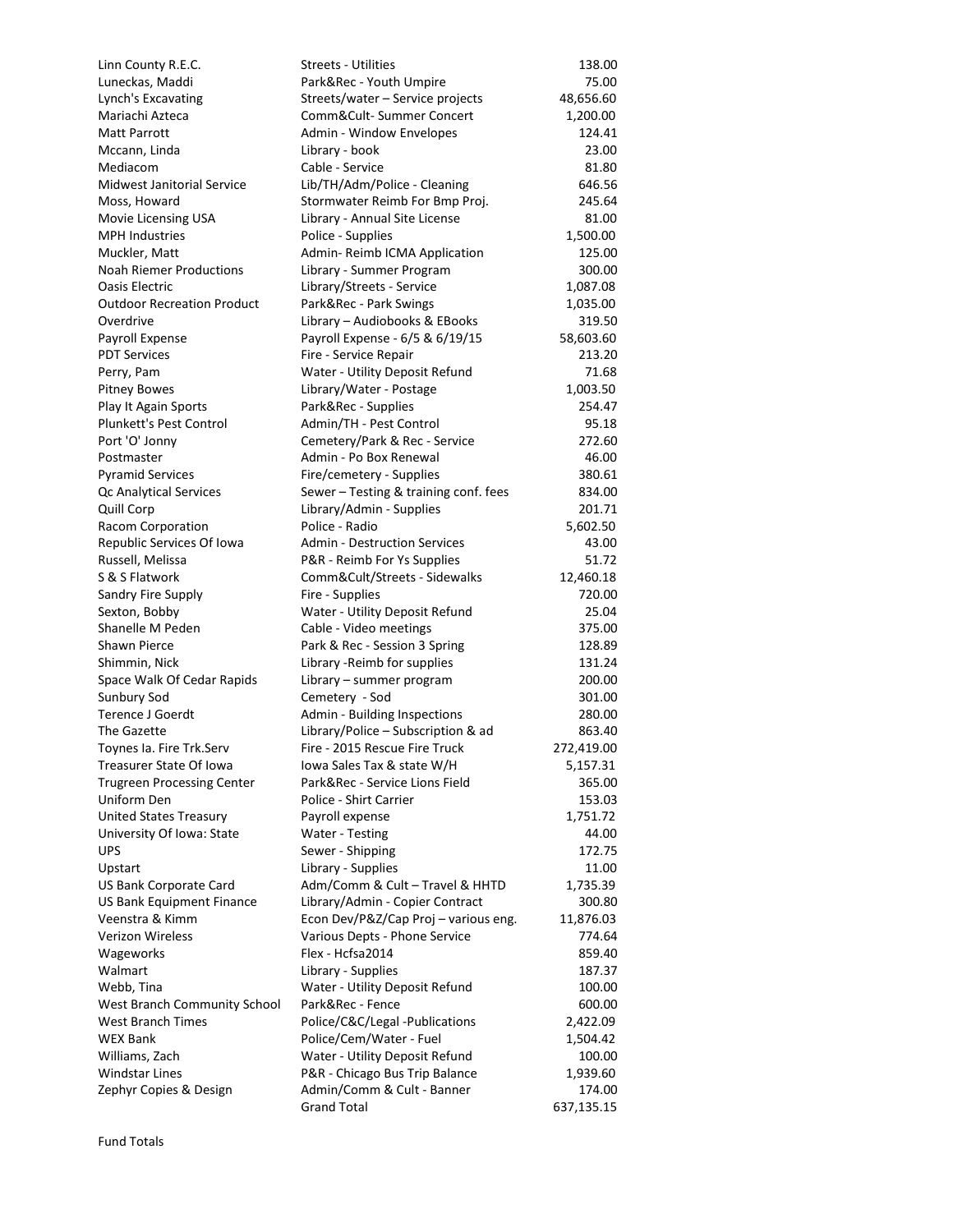| 001 General Fund             | 411,907.12 |
|------------------------------|------------|
| 022 Civic Center             | 579.12     |
| 031 Library                  | 16,981.78  |
| 110 Road Use Tax             | 72,420.54  |
| 112 Trust And Agency         | 13,327.65  |
| 226 Go Debt Service          | 29,360.00  |
| 302 Parkside Dr Imp Cap Proj | 275.13     |
| 600 Water Fund               | 74,903.07  |
| 610 Sewer Fund               | 16,275.70  |
| 740 Storm Water Utility      | 245.64     |
| 950 BC/BS Flexible Benefit   | 859.40     |
| <b>Grand Total</b>           | 637,135.15 |

# **COMMUNICATIONS/OPEN FORUM**

No comments from the public were offered during the open forum portion of the meeting.

# **PUBLIC HEARING/NON-CONSENT AGENDA**

Mayor Pro Tem Colton Miller - Appointments/Reappointments/Move to action.

i. Michelle Carter - Library Board of Trustees, June 30, 2018.

ii. Cary Weisner - Library Board of Trustees, June 30, 2018.

iii. Andy Hosier – Assistant Fire Chief, West Branch Fire Department.

Motion by Pierce second by Ellyson approve appointments/reappointments. AYES: Pierce, Ellyson, Miller, Shields, Stevenson. Motion carried.

First Reading of Ordinance 731, amending the Code of Ordinances of the City of West Branch by transferring the responsibilities of the Zoning Board of Adjustment into a New Chapter of Said Code of Ordinances./Move to action.

Zoning Board of Adjustment Chair Craig Walker addressed the Council and spoke to the Council about the establishment of a new chapter outlining the Zoning Board of Adjustment.

Motion by Shields, second by Ellyson to approve Ordinance 731. AYES: Shields, Ellyson, Miller, Pierce, Stevenson. Motion carried.

Second Reading of Ordinance 732, amending the *Standards for Signage Design and Display* found in the Appendix to the Code of Ordinances of the City of West Branch, Iowa./Move to action. Motion by Stevenson, second by Pierce to approve Ordinance 732. AYES: Stevenson, Pierce, Ellyson, Miller, Shields. Motion carried.

First Reading of Ordinance 733, adopting the existing City Code of the City of West Branch, Iowa as the Code of Ordinances of the City of West Branch, Iowa, 2015./Move to action.

City Attorney Kevin Olson informed the Council that this ordinance will adopt the changes to the Code from added Ordinances since the last review as required by the Iowa Code.

Motion by Stevenson, second by Pierce to approve Ordinance 733. AYES: Stevenson, Pierce, Ellyson, Miller, Shields. Motion carried.

Approve Class C Liquor License with Outdoor Service Permit for Mexico Lindo, Inc., DBA: Mexico Lindo Grill and Cantina, subject to passage of a fire inspection approved by the building inspector./Move to action. City Attorney Kevin Olson informed the Council of the Iowa Alcoholic Beverages division liquor license regulations for new business applications or renewals.

Motion by Ellyson, second by Stevenson to approve Class C liquor license for Mexico Lindo, Inc. AYES: Ellyson, Stevenson, Miller, Pierce, Shields. Motion carried.

### Approve Class C Liquor License with Living Quarters, Outdoor Service and Sundays Sales Permit for Pamella Miller, DBA: Greenview Cocktail Club./Move to action.

Council discussed several areas of concern with past and recent police activity at this place of business and indicated that operations would be continually monitored. Council also said that immediate action would be taken if any health, safety or financial issues arose in the future.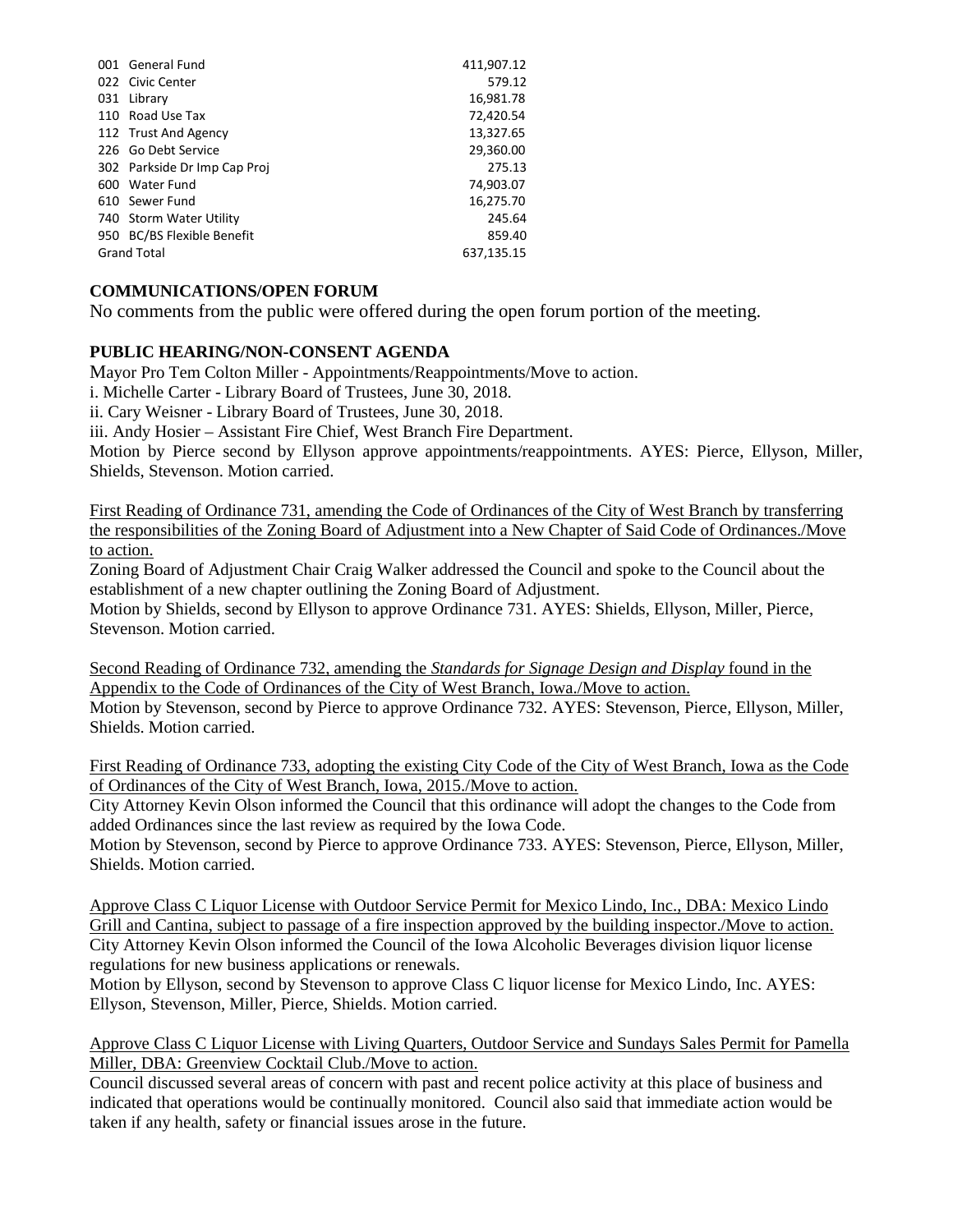Motion by Shields, second by Ellyson to approve Class C liquor license for Pamella Miller. AYES: Shields, Ellyson, Pierce, Stevenson. NAYS: Miller. Motion carried.

Resolution 1309, approving the City of West Branch Financial Management Policies./Move to action. Motion by Stevenson, second by Ellyson to approve Resolution 1309. AYES: Stevenson, Ellyson, Miller, Pierce, Shields. Motion carried.

Resolution 1335, setting salaries for appointed officers and employees of the City of West Branch, Iowa for the fiscal year 2015-2016./Move to action.

Muckler noted these are the salaries that Council previously approved for full-time employees during the annual budget process. He also recommended that part-time staff salaries increase for the next fiscal year. Motion by Shields, second by Ellyson to approve Resolution 1335. AYES: Shields, Ellyson, Miller, Pierce, Stevenson. Motion carried

Resolution 1338, approving easements for Alliant Energy projects./Move to action. John Etheredge with JCG Land Services spoke to the Council about the electrical improvements that would be made on four projects on City property. Motion by Pierce, second by Stevenson to approve Resolution 1338. AYES: Pierce, Stevenson, Ellyson, Miller, Shields. Motion carried.

Resolution 1346, approving Change Order Number One, increasing the contract amount by \$2,302.50 to L.L. Pelling Company, Inc. for the Parkside Drive Road Improvements Project./Move to action. City Engineer Dave Schechinger explained to the Council that this change order is to install concrete bollards on the south end of the driveway to the BP Station. The purpose of the bollards is to prevent semi-trucks from driving in the ditch. Motion by Pierce, second by Ellyson to approve Resolution 1346. AYES: Pierce, Ellyson, Miller, Shields, Stevenson. Motion carried.

Resolution 1347, setting the date for sale of General Obligation Corporate Purpose Bonds, Series 2015 and authorizing the use of a preliminary official statement in connection therewith./Move to action. Motion by Ellyson, second by Stevenson to approve Resolution 1347. AYES: Ellyson, Stevenson, Miller, Pierce, Shields. Motion carried.

Resolution 1348, approving an engineering services agreement with HBK Engineering, LLC for a stormwater best management practices feasibility study in an amount not to exceed \$9,605./Move to action. Brian Boelk from HBK Engineering said this study will provide a playbook for stormwater projects to be included in the CIP plan and will develop stormwater best management practices. Councilperson Stevenson added that this study will help with grant applications and funding opportunities. Motion by Stevenson, second by Shields to approve Resolution 1348. AYES: Stevenson, Shields, Ellyson, Miller, Pierce. Motion carried

Resolution 1349, approving annual insurance renewals with the Iowa Communities Assurance Pool (ICAP) and the Iowa Municipalities Workers Compensation Association (IMWCA) for Fiscal Year 2016./Move to action. Kyle Austen from Insurance Associates explained the work comp insurance rate increase and said that IMWCA is impressed with the cities progress on developing safety programs. Motion by Ellyson, second by Stevenson to approve Resolution 1349. AYES: Ellyson, Stevenson, Miller,

Pierce, Shields. Motion carried.

Resolution 1350, approving the purchase of a 2015 Dodge Durango Police Department Vehicle./Move to action. Motion by Shields, second by Pierce to approve Resolution 1350. AYES: Shields, Pierce, Ellyson, Miller, Stevenson. Motion carried.

Resolution 1351, approving two partnership agreements between the City of West Branch and the Herbert Hoover National Historic Site./Move to action.

Superintendent Pete Swisher from the National Park Service said these agreements will provide for a constant opportunity to partner and work together on many projects in the future, starting with the concert series and Hoover's Hometown Days events. Muckler spoke to the Council about the significance of these agreements and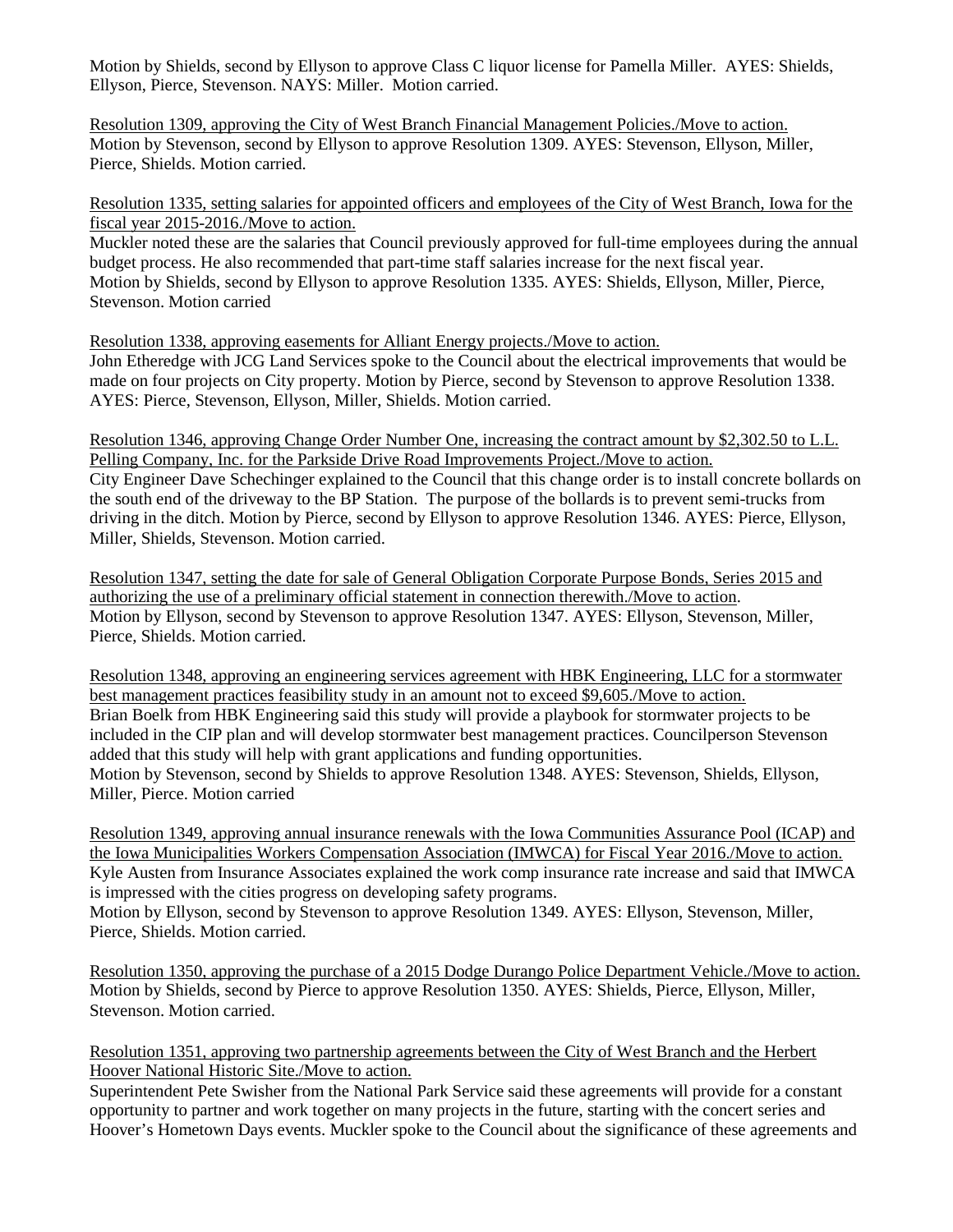how the relationship between the City of West Branch and the Herbert Hoover National Historic Site has been strengthened in recent years.

Motion by Pierce, second by Stevenson to approve Resolution 1351. AYES: Pierce, Stevenson, Ellyson, Miller, Shields. Motion carried.

Resolution 1352, accepting public improvements constructed in Cookson Subdivision, West Branch, Iowa./Move to action.

Olson noted that this Resolution releases any liens placed on the subdivision and is standard procedure which will allow for the sale of lots by the owner.

Motion by Stevenson, second by Shields to approve Resolution 1352. AYES: Stevenson, Shields, Ellyson, Miller, Pierce. Motion carried.

Resolution 1353, approving an engineering agreement with French-Reneker-Associates, Inc. for the West Branch Village Trail Project in the amount of \$17,000./Move to action.

Kent Rice of French-Reneker Associates addressed the Council and provided information on the fees associated with the project scope, engineering design services and hiring contractors to construct the trail. The fees match the grant agreement.

Motion by Pierce, second by Ellyson to approve Resolution 1353. AYES: Pierce, Ellyson, Miller, Shields, Stevenson. Motion carried.

Resolution 1354, approving an engineering services agreement between Calhoun-Burns and Associates, Inc. and the City of West Branch, Iowa for 2015 bridge inspection and load rating./Move to action. Motion by Shields, second by Ellyson to approve Resolution 1354. AYES: Shields, Ellyson, Miller, Pierce, Stevenson. Motion carried.

# **CITY STAFF REPORTS**

Park & Recreation Director Melissa Russell – Hoover's Hometown Days Russell said planning was going well and the website was up and running with details of this year's event. Many new activities have been added this year along with a great line-up of musical entertainment.

### Deputy City Clerk Dawn Brandt – Iowa League of Cities Annual Conference & Exhibit in Cedar Rapids, September 23-25.

Brandt informed the Council that registration for the annual League conference is now open if anyone is interested in attending.

City Administrator Matt Muckler – FY 2015-2016 Annual Budget

Muckler advised the Council that an error was recently discovered on the valuation data in the budget form. This error caused FY16 revenue to be overestimated by approximately \$42,000. Muckler also spoke of the approximately \$50,000 in unexpected additional road use tax revenue that will be received that was not included in the City's FY16 budget proposal. Muckler recommended the use of approximately \$42,000 in road use tax revenue to fund the FY16 road and street budget and noted specific line items on the expenditure side of the budget that could be funded with road use tax revenue. Council all spoke in favor of the changes to the budget and the financial system.

# Police Chief Mike Horihan – Police Officer Recruitment Update

Horihan informed the Council that the search for a 4th officer will resume as the top candidate previously identified chose not to meet the residency requirement. During the recent candidate search only five applications were received and only two applicants were certified officers. Horihan asked for direction from Council on next steps and whether or not to consider non-certified candidates. Horihan indicated he would like to re-open the search in the next thirty days and advertise for both certified and non-certified with a preference for certified to see if that would generate additional interest. Council agreed to advertise for both with a preference for a certified officer.

City Attorney Kevin Olson – Appointment and/or Election Process for Filling Mayoral Vacancy